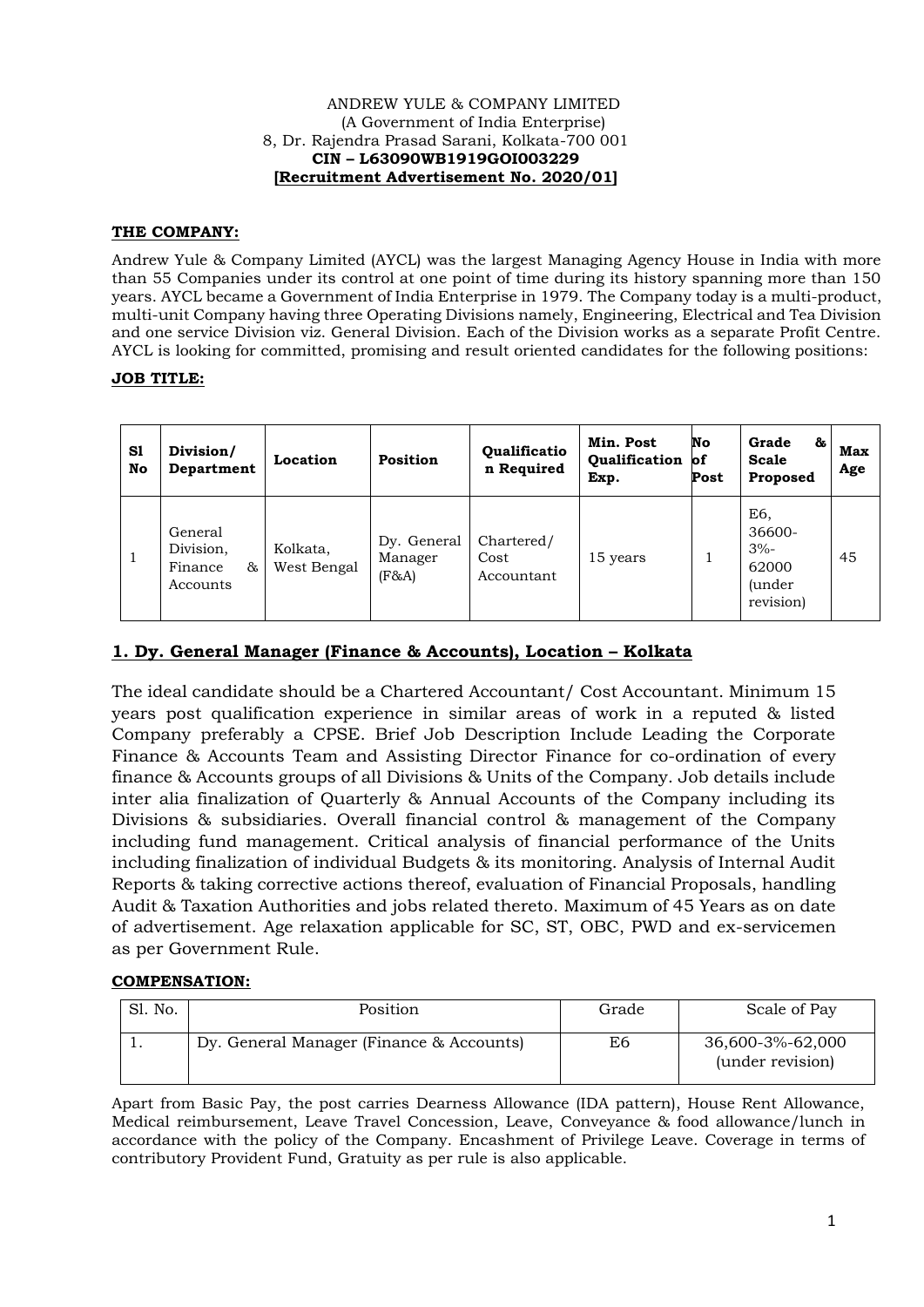### **How to Apply:**

- a. Candidates satisfying the conditions of eligibility criteria shall apply on-line through our website www.andrewyule.com -> career opportunity -> Online submission of application-> Advt. No. 2020/01-> Apply Now from 25.02.2020 to 18.03.2020. No other mode of submission of application is allowed.
- b. Before applying on-line, a candidate must have a PAN /Aadhaar card, an active email ID and a mobile phone number which must remain valid for at-least a twelve-month period for future communication (including issue of call letters).
- c. The candidate should have scanned copy of Latest passport photograph in JPG/JPEG format (size not exceeding 1 MB) ready for uploading before applying on-line.
- d. Oueries, if any, may be addressed to the following e-mail id [pna@andrewyule.com.](mailto:pna@andrewyule.com)
- e. AYCL shall not be responsible, if candidates fill up their details wrongly and consequently their application is rejected.

#### **Other Conditions:**

- (i) The candidates meeting the eligibility criteria need only apply. The candidates will be required to produce the original documents in support of qualification, experience and age at the time of interview. Mere submission of application or fulfilling the eligibility criteria does not confer any right on the individual for selection or short listing for the purpose of interview.
- (ii) The date of determining the upper age limit, qualification and experience shall be the date of publishing of advertisement.
- (iii) Reservation for SC/ST/OBC/minority/differently abled persons/EWS apply as per guidelines of the Union Government. Age relaxation will be as per Government norms for said category of candidates.
- (iv) Candidate will not be provided TA/DA for attending the interview.
- (v) The Company reserves the right to shortlist the candidate based on parameters decided by the Company and no clarification in this regard will be entertained at any stage.
- (vi) The Company reserves the right to cancel the entire recruitment process at any time without assigning any reasons whatsoever.
- (vii) No correspondence will be entertained with the candidates not selected for interview.
- (viii) Misrepresentation or falsification of facts detected at any stage of the selection process or instances of misconduct/misbehaviour at any stage during selection shall result in cancellation of candidature without any notice and no correspondence in this regard shall be entertained.
- (ix) The candidates working with Govt. Departments, statutory corporations, Public Sector Enterprises should apply strictly through proper channel. The No Objection Certificate may also be produced before the interview, if not enclosed with the Application. Candidates unable to produce no objection certificate at the time of interview will not be allowed to appear in the interview.
- (x) Applications that are incomplete, not in prescribed format, not legible, shall be summarily rejected without assigning any reasons and no correspondence in this regard shall be entertained.
- (xi) Company takes no responsibility to collect any certificate/ remittance sent separately.
- (xii) Candidates are advised to carefully read the full advertisement for details of eligibility criteria before submission of application. Multiple applications from the same person against a post is not permitted and such applications are liable to be rejected.
- (xiii) A candidate can apply for only one position against the advertisement.
- (xiv) Age relaxation may be considered for deserving candidates.
- (xv) Mere submission of application and fulfilling the eligibility criteria gives no right to appear for interview and/or employment. The management reserves the right to short list the candidates for Interview. No correspondence shall be entertained about the outcome of the application.